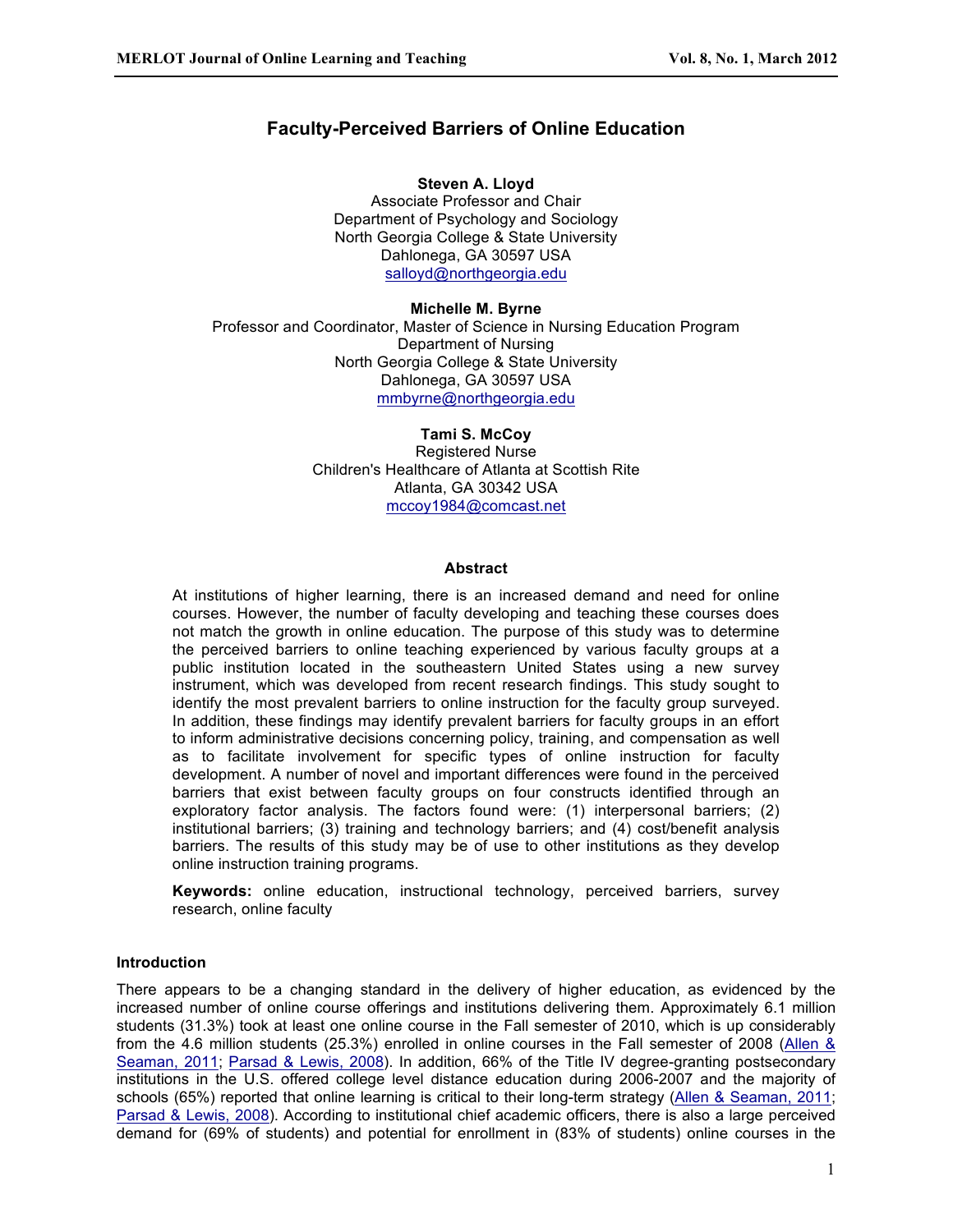coming years (Allen & Seaman, 2007). These data match the recent trends in growth rates for online enrollments (10.1%), especially when compared to stagnant growth rates in the overall higher education student population (0.6%) (Allen & Seaman, 2011). Finally, 96% of large institutions (enrollment of 15,000 or greater) offer fully online programs, usually taught by core faculty (Allen & Seaman, 2006).

Current estimates suggest that between one-third and one-fourth of all post-secondary faculty are engaged in online teaching (Mayadas, Bourne, & Bacsich, 2009; Seaman, 2009). Despite this high rate of faculty involvement in online education and a growth in the demand for online courses and online course offerings, faculty and institutional perceptions of the value, legitimacy, and learning outcomes of online education has not changed significantly in the past decade (Allen & Seaman, 2010, 2011; Totaro, Tanner, Noser, Fitzgerald, & Birch, 2005). The negative perception of online instruction may be especially relevant to particular levels and types of course offerings (Mandernach, Mason, Forrest, & Hackathorn, 2012). These findings are contrary to the evidence on learning outcomes, economic feasibility, and student satisfaction, which support the use of online courses when compared to traditional course offerings (Allen & Seaman, 2010; Means, Toyama, Murphy, Bakia, & Jones, 2010; Tanner, Noser, & Totaro, 2009). Over 80% of faculty with no experience in online teaching or course development and one-third of all chief academic officers believe that online courses are inferior to face-to-face offerings (Allen & Seaman, 2011; Seaman 2009). One potential explanation for this disconnect is that there is an overlap of approximately 80% in the faculty that are both developing and teaching online courses. In fact, only 9.3% of faculty surveyed were currently developing online courses (Seaman, 2009). These data suggest that faculty involvement in and perception of online education are dangerously low. Clearly, faculty will need to evolve their teaching practices to address the increased demand for online course offerings, while the shifting paradigm of higher education must tackle the barriers that impede such faculty involvement. The development of online courses and integration of technology require support at the institutional, departmental, and program levels concomitant with pertinent training, assessment, and regulation (LeBlanc, Pruchnicki, Rohdieck, Khurma, & Dasta, 2007). Several issues could be further explored from this topic, which include: (1) what types of intrinsic and extrinsic factors influence faculty involvement in online instruction; (2) what types of factors influence faculty perceptions of online instruction; and (3) how we can increase faculty participation in online instruction. A large body of literature suggests there are numerous facilitators and barriers to faculty involvement in online education.

# **Literature Survey**

Of the eight conditions that facilitate faculty involvement in online education identified by Ely (1999), the three conditions that are perceived by faculty to have the greatest impact on the implementation of new online programs include adequate institutional resources, appropriate knowledge and skills, and a general dissatisfaction with the status quo (Ensminger & Surry, 2002). Instructors' willingness to participate in distance education is positively impacted by increased training, an expectation of high student evaluation scores, and comfort with the technology, while negatively impacted by communication issues such as lack of visual cues and other forms of social contact (Lee & Busch, 2005). However, faculty-perceived barriers to teaching online also include: a lack of compensation for time and class sizes; added responsibilities; inability to grasp visual cues from students; concerns about the quality of the content; concerns about the ownership of courses developed; inadequate training and resources; increased workload; the value toward promotion and tenure; a lack of administrative and technical support; a lack of experience with online teaching; and a change in the faculty's institutional role (Bower, 2001; Haber & Mills, 2008; Johnson, 2008; Lyons, 2004; Panda & Mishra, 2007; Ryan, Hodson-Carlton, & Ali, 2004, 2005; Schifter, 2002; Seaman, 2009; Shea, 2007; Singh & Pan, 2004). Maguire (2005) identified additional barriers, which include: increased workload that deterred from research time; lack of recognition in both the area of tenure and promotion and equality in regards to face-to-face instruction; and a lack of monetary compensation for developing or teaching online courses. Faculty were also concerned about lack of standards in online education, the impact that the online atmosphere would have on job security, and the quality of instruction.

In an attempt to reconcile the broad-based literature that identifies various individual barriers to online education, Muilenburg and Berge (2001, 2005) developed a comprehensive framework of barrier categories through factor analysis. They identified 10 constructs that incorporate barriers to online education and which form the basis for their framework. While this framework proves useful in reducing and combining variables into meaningful constructs so as to test individual differences, it was written to be inclusive of the perspective of distance education institutions, users, developers, policymakers, trainers, and instructors, and has been used to this end (see Cho & Berge, 2002; Muilenberg & Berge,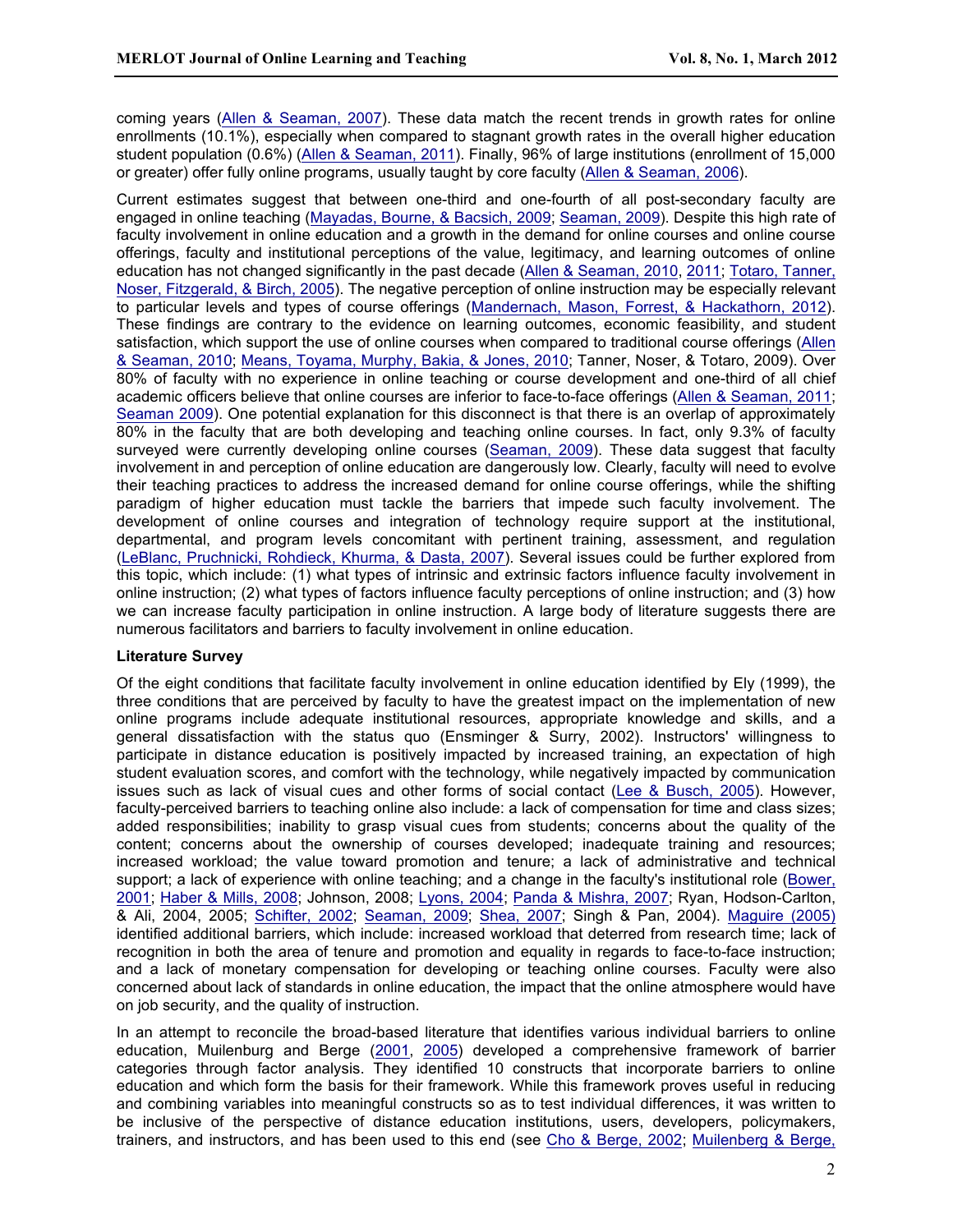2005). However, it is not clear whether perceived barriers to online teaching vary among faculty groups and what role previous experience with online education might have on faculty perceptions, which has obvious implications on training and implementation strategies at institutions of higher learning.

#### **Research Aim**

Using the Muilenburg and Berge (2001, 2005) framework as a guide, a new questionnaire with a focused, faculty perspective was developed and used to survey faculty about their perceived barriers to online education. These data were subjected to factor analysis. Four constructs that comprise barriers to faculty involvement in online education were identified and used as variables to assess faculty group differences. In support of the validity of this new instrument, the factors identified in the present study were drawn from those identified by Muilenburg and Berge as well as the prior studies from which they developed their framework.

The purpose of this study, therefore, was to determine the perceived barriers to online teaching experienced by various faculty groups at one public institution located in the southeastern United States using a new survey instrument, which was developed based on recent research findings. This study sought to identify the most prevalent barriers to online instruction for the faculty as well as to identify prevalent barriers for faculty groups in an effort to inform administrative decisions concerning policy, training, and compensation as well as to facilitate involvement for specific types of online instructors. The results of this study may be of use to other institutions as they develop training programs and faculty recruitment strategies for online education in order to meet a growing demand for this type of instruction.

#### **Methods**

#### *Participants*

The sample consisted of faculty within one state university located in the southeastern U.S. with an enrollment of approximately 4,500 students. Seventy-five faculty participated in the survey, representing a 24.1% response rate. Although the convenience sample used in this study resulted in a small response rate, the sample mirrors the institution's faculty demographics (Table 1). The participants were predominantly white (96%), full-time (90.3%) faculty with an average age of 47.5 years (*SD* = 11.8). There was an equal distribution of men (51%) and women (49%) and all faculty ranks and tenure appointments were well represented. The participants' self-identified ranks included: adjunct/part-time (10.7%), instructor (9.3%), assistant professor (38.7%), associate professor (22.7%), or professor (18.7%). The participants also self-reported their tenure status as being non-tenure track (24.2%), tenure track (43.6%), or tenured (32.2%) (see Table 1). All four academic colleges at the University were well represented with the School of Science and Health Professions representing the highest proportion, at 31% of the sample. As noted in Table 1, the sample chosen for this study was representative of the University's faculty population.

The levels of experience with online education varied among the participants. Participants that had never taken or taught an online course totaled 33% (*n* = 24). Those who had taught an online course totaled 54.7%; of that, 6.7% had taught a course that was already designed, 13.3% taught a course that was already designed with modifications, and 34.7% designed their own online course. Overall, 68% of the respondents had some experience either teaching (54.7%) or taking (13.3%) an online course. Two institutionally specific variables capturing the level of online teaching experience identified that the majority of participants were not teaching a structured, pre-designed course (89%) nor had they taken a state-mandated course for faculty teaching an online course (78%), entitled *Facilitated Learning Online* (FLO). The levels of expertise, comfort, and proficiency with technology required for online teaching were also measured by self-report on a scale of 1 to 6, ranging from "not comfortable" to "very comfortable" and "novice" to "expert." In general, the participants reported being more comfortable and proficient with the technology required for online teaching ( $M = 3.91$ ,  $SD = 1.61$ ) than their level of expertise in the practice and pedagogy of teaching online (*M* = 2.92, *SD* = 1.64). Although many faculty (28%) rated themselves as "novice," 60% rated themselves "comfortable" to "very comfortable" and proficient with technology.

# *Materials and Procedure*

*Survey instrument.* A researcher-developed questionnaire was created based upon the barriers identified in the literature. The questionnaire was pilot tested twice to assess the face validity and clarity of the questions (pilot test #1) as well as the ease of use of the web-based survey tool and reporting formats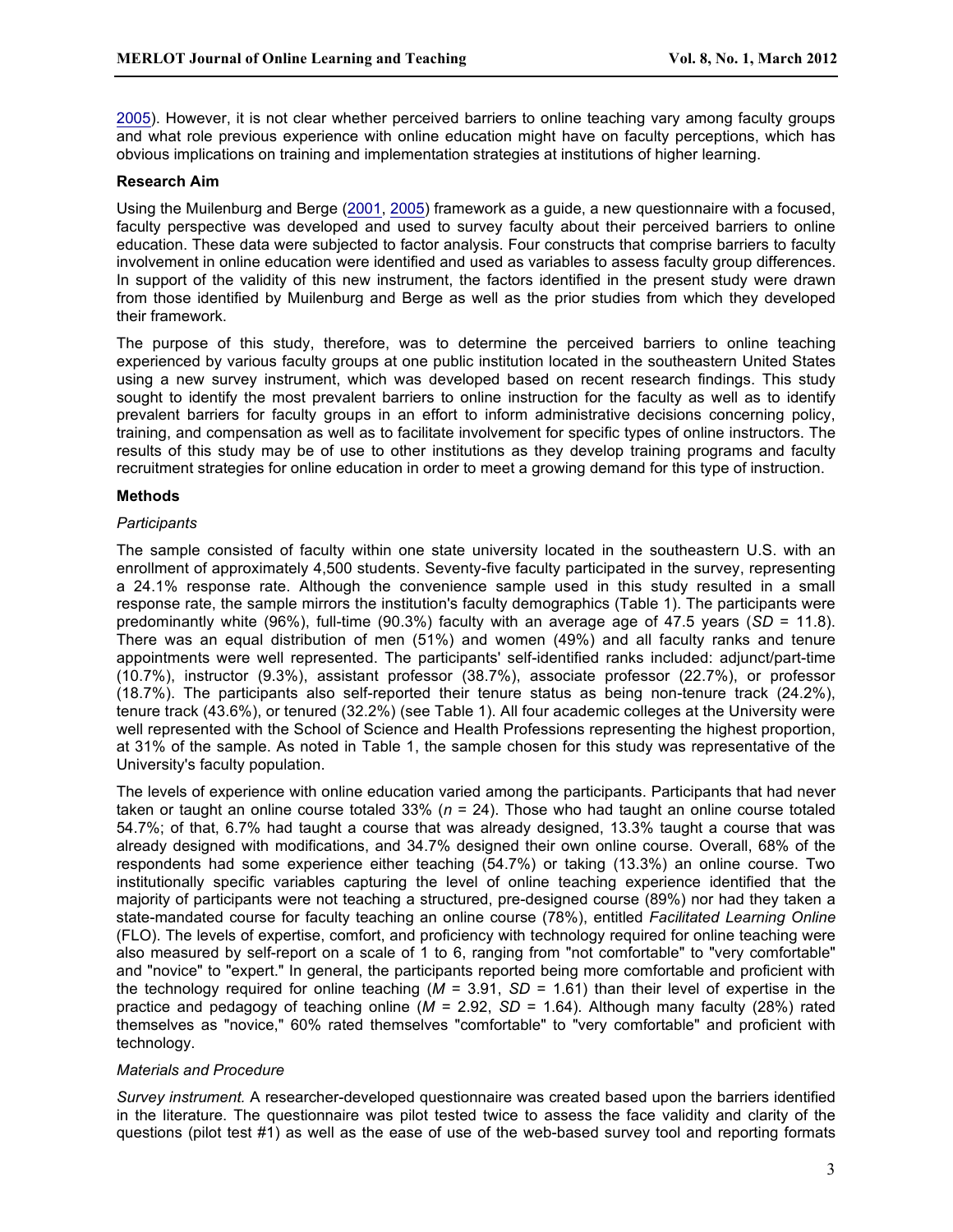(pilot test #2). Each pilot test used a small convenience sample of graduate students enrolled in a research methods course (*n* = 10). University faculty members were sent an email with general information regarding the survey, an informed consent, and the URL for accessing the online questionnaire. Three email requests for participation were sent. All procedures were conducted in accordance with and approved by the University's Institutional Review Board.

| Variable<br><b>Sample</b>          |                 | Population  |                 |
|------------------------------------|-----------------|-------------|-----------------|
|                                    | n               | % of sample | % of population |
| Ethnicity                          |                 |             |                 |
| Caucasian                          | 71              | 96.0        | 89.0            |
| African American                   | 1               | 1.0         | 3.3             |
| Hispanic                           | 1               | 1.0         | 2.6             |
| Other                              | 1               | 1.0         | 5.3             |
| Gender                             |                 |             |                 |
| Male                               | 38              | 51.0        | 45.9            |
| Female                             | 36              | 49.0        | 54.1            |
| Age                                |                 |             |                 |
| 30-44 years                        | 31              | 41.3        | 38.9            |
| 45-60 years                        | 30              | 40.0        | 39.3            |
| <b>Faculty Status</b>              |                 |             |                 |
| Full-time                          | 56              | 90.3        | 91.1            |
| Tenured                            | 20              | 32.2        | 34.0            |
| Tenured track                      | 27              | 43.6        | 44.7            |
| <b>Faculty Rank</b>                |                 |             |                 |
| Adjunct/part-time                  | 8               | 10.7        | 9.3             |
| Instructor                         | $\overline{7}$  | 9.3         | 8.2             |
| Assistant professor                | 29              | 38.7        | 42.2            |
| Associate professor                | $\overline{17}$ | 22.7        | 23.1            |
| Professor                          | 14              | 18.7        | 17.2            |
| <b>Online Education Experience</b> |                 |             |                 |
| No online experience               | 24              | 33.0        | $\star$         |
| Taken online course                | 10              | 13.3        | $\star$         |
| Taught online course               | 41              | 54.7        | $\star$         |
| - No course design                 | $\overline{5}$  | 6.7         | $\star$         |
| - Course modifications             | $\overline{10}$ | 13.3        | $\star$         |
| - Designed course                  | 26              | 34.7        | $\star$         |

\* Institutional data not available

The 37-item questionnaire was constructed, distributed, and collected using an online survey management tool called InstantSurvey. The questionnaire consisted of seven demographic variables (academic rank, faculty status, academic school, age, gender, and ethnicity), seven variables concerned with online educational experiences (experiences with general and specific online education, and comfort and proficiency with technology), 22 variables to assess the participants' perceived barriers to online education delivered in a four point Likert-type response format (the anchors included "not a barrier," "somewhat of a barrier," "a barrier," and "a significant barrier"), and one open-ended question to identify barriers not listed in the questionnaire. The 22 barriers listed were identified from the literature review described above and were subjected to an exploratory principal components factor analysis. The other variables were used as independent variables for statistical analyses.

*Exploratory factor analysis.* To understand how barriers were conceptually linked and to facilitate thematic statistical analysis, an exploratory principal components factor analysis with varimax rotation was performed on the 22 questionnaire items that addressed perceived barriers. The Kaiser-Meyer-Olkin measure verified the sampling adequacy for the analysis, KMO = .745 and Bartlett's test of sphericity indicated that correlations between items were sufficiently large,  $X^2(231) = 880.33$ ,  $p < 0.001$ . The following criteria were used to retain factors: (1) factors with eigenvalues > 1.0; (2) an examination of the scree plot; (3) factors containing at least three items; (4) factors with coefficients of  $> 1.50$  on at least one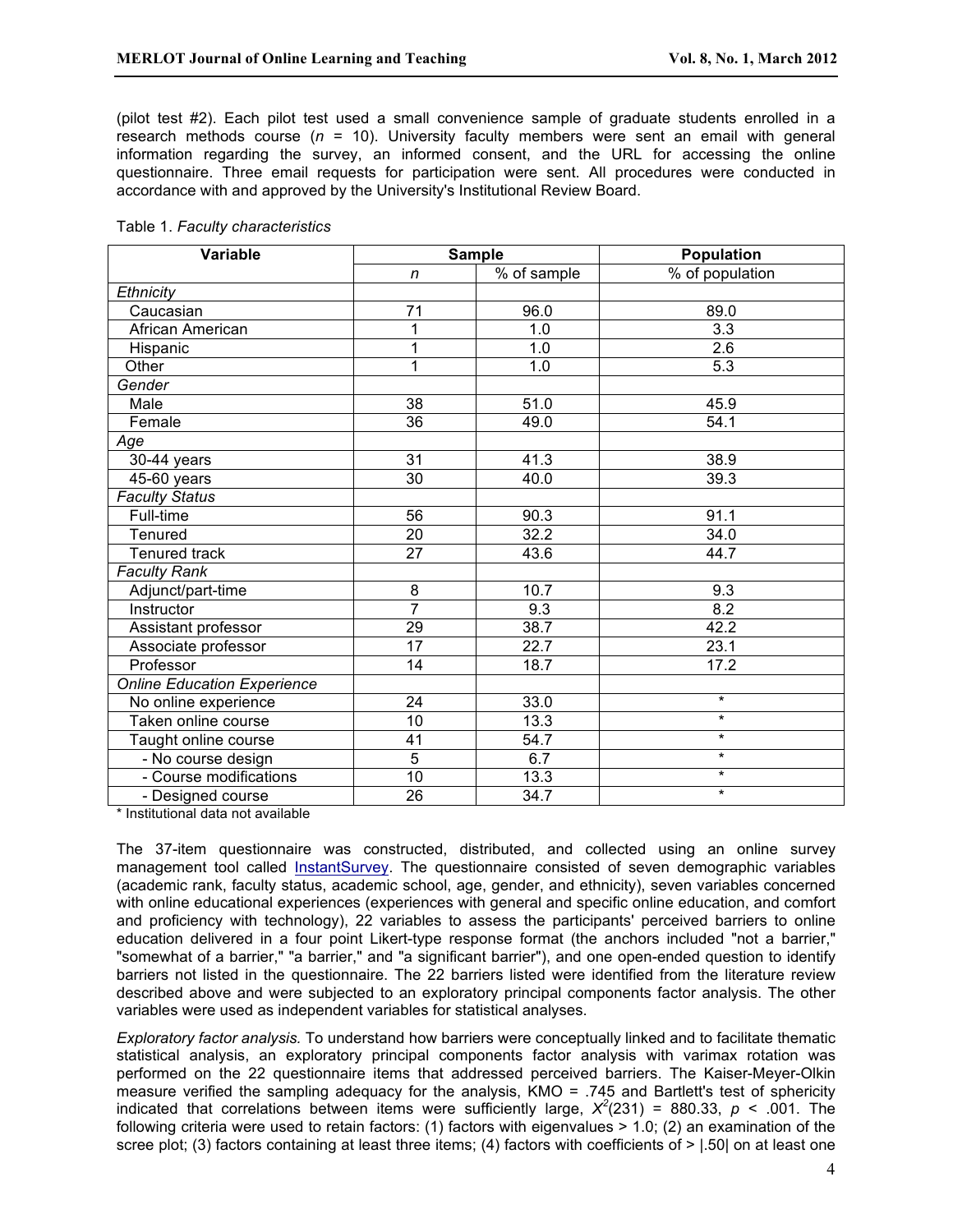factor; and (5) factors with high communalities (> .7) (Kaiser, 1960; Stevens, 1986). Using these criteria, four factors were extracted, which combined to explain 59.5% of the variance. These four factors all had high reliabilities, all with Cronbach's  $\alpha$  > .80 (Table 2).

*Data analysis.* Factor loadings were used as dependent variables in one-way ANOVAs or as variables for Pearson's correlations, and analyzed using Statistical Package for the Social Sciences (SPSS) version 16. Partial correlations and ANCOVA were used in some instances to explore the affect of potential mediating variables. Factor loadings were also analyzed in mixed-model repeated measures designs to examine the effects of grouping variables (e.g., gender, academic rank, and experience with online education) across all barrier subscales.

| <b>Barrier</b>                                        | <b>Factor</b> |       |       |       |
|-------------------------------------------------------|---------------|-------|-------|-------|
|                                                       | 1             | 2     | 3     | 4     |
| Lack of personal relationship with students           | .887          |       |       |       |
| Impersonal                                            | .882          |       |       |       |
| Lack of quality of course                             | .592          |       |       |       |
| Lack of visual cues from students                     | .868          |       |       |       |
| Lack of social interaction within the class           | .914          |       |       |       |
| Lack of policies or standards for online courses      |               | .751  |       |       |
| Lack of control over property rights                  |               | .783  |       |       |
| Lack of faculty involvement in course decision making |               | .787  |       |       |
| Online work not valued for promotion and tenure       |               | .546  |       |       |
| Inadequate instructor training                        |               |       | .733  |       |
| Inadequate technology support                         |               |       | .792  |       |
| Frequent technology failures                          |               |       | .746  |       |
| Rapidly changing software or delivery systems         |               |       | .663  |       |
| Increased workload                                    |               |       |       | .889  |
| Time commitment                                       |               |       |       | .914  |
| Inadequate time for grading and feedback              |               |       |       | .714  |
| Inadequate compensation for instruction               |               |       |       | .610  |
| Eigenvalues                                           | 6.114         | 4.154 | 2.231 | 1.470 |
| % of variance                                         | 18.99         | 13.61 | 13.56 | 13.33 |
| $\alpha$                                              | .892          | .806  | .805  | .870  |

Table 2. *Factor loadings for exploratory factor analysis with varimax rotation of barriers to online teaching*

*Note.* Factor 1 = Interpersonal barriers; Factor 2 = Institutional policy barriers; Factor 3 = Training and technology barriers; Factor 4 = Cost/benefit analysis barriers.

# **Results**

# *Descriptive Statistics*

Of the 22 questions probing for faculty-perceived barriers to online education, all but one were considered at least "somewhat of a barrier" (*M* > 2.0; see Table 3). The faculty in this study perceived the following to be the greatest barriers to online education: increased workload (*M* = 3.02, *SE* = 0.12); time commitment ( $M = 2.97$ , *SE* = 0.13); lack of personal relationship with students ( $M = 2.74$ , *SE* = 0.14); frequent technology failures (*M* = 2.74, *SE* = 0.13); and inadequate compensation for instruction (*M* = 2.72, *SE* = 0.14). Those items deemed to be less of a barrier included: lack of faculty involvement in course decision making (*M* = 2.23, *SE* = 0.12); lack of control over property rights (*M* = 2.12, *SE* = 0.13); lack of quality of course (*M* = 2.08, *SE* = 0.12); and personal anxiety/fear with technology/online teaching (*M* = 1.65, *SE* = 0.11) (Table 3).

# *Exploratory Factor Analysis*

Four factors were obtained through exploratory factor analysis, namely: (1) interpersonal barriers ( $\alpha$  = .892); (2) institutional barriers ( $\alpha$  = .806); (3) training and technology barriers ( $\alpha$  = .805); and (4) cost/benefit analyses barriers ( $\alpha$  = .870). Table 2 shows the variables with significant loadings on each of the four factors after rotation. Using Kaiser's (1960) and Stevens' (1986) criteria, none of the variables have significant secondary loadings. The interpersonal barriers factor contains five questions concerning how the following negatively impact faculty engagement in online education: lack of personal relationship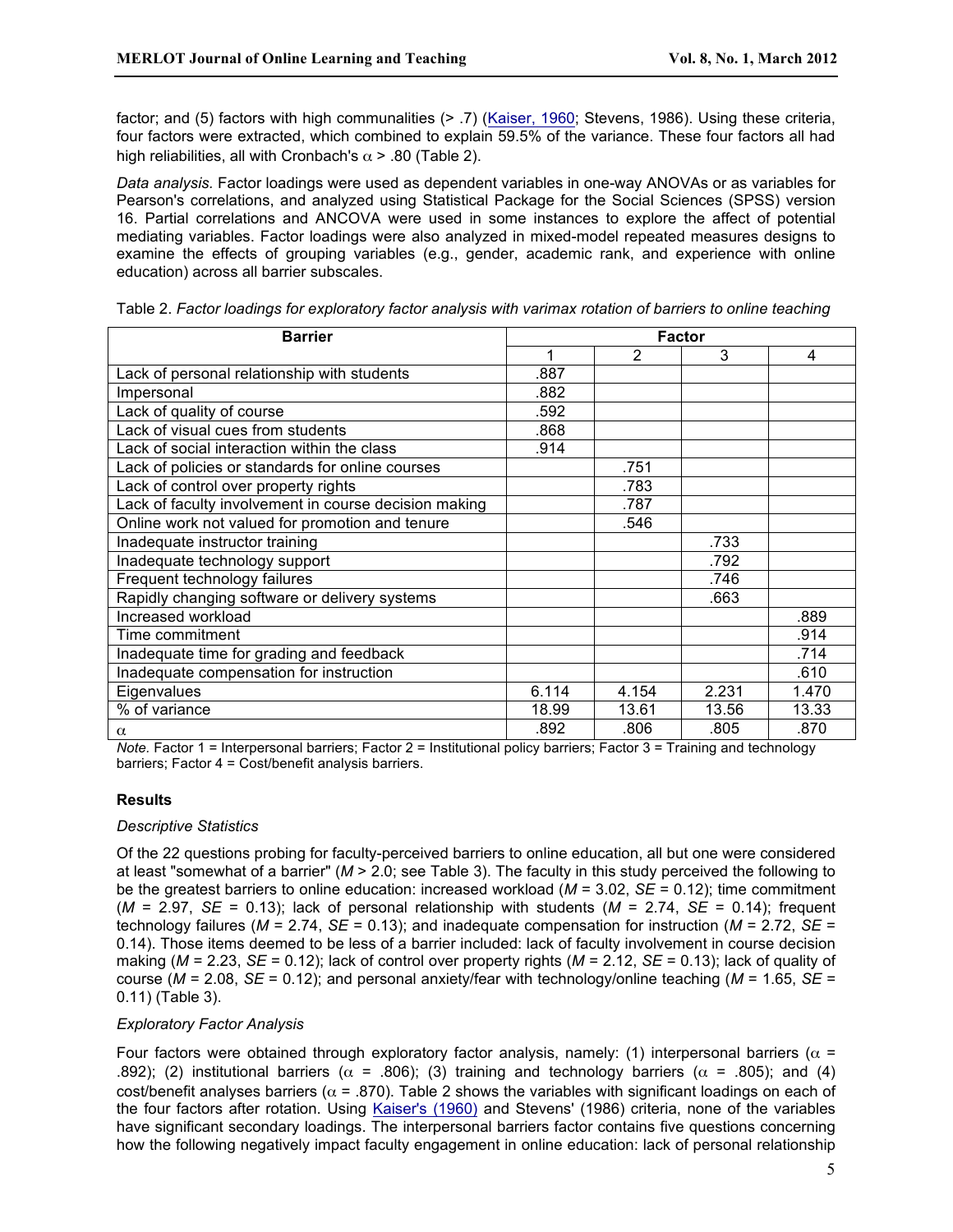with students; impersonal atmosphere created; impact of interpersonal barriers on course quality; lack of visual cues from students; and lack of social interaction within the class. The Institutional Policy Barriers factor contains four questions concerning how the following negatively impact faculty engagement in online education: lack of policies or standards for online courses; lack of control over property rights; lack of faculty involvement in course decision making; and the value of online work toward promotion and tenure. The Training and Technology Barriers factor contains four questions concerning how the following negatively impact faculty engagement in online education: inadequate instructor training; inadequate technology support; frequent technology failures; and rapidly changing software or delivery systems. The Cost/Benefit Analysis Barriers factor contains four questions concerning how the following negatively impact faculty engagement in online education: increased workload; increased time commitment; inadequate time for student/assignment grading and feedback; and inadequate compensation for instruction. The following variables did not load on any one factor: lack of enrollment limits; inadequate pedagogical skills for technology/online teaching; lack of DSL/fast access for students; and lack of control over student cheating/plagiarism. Therefore, these variables were analyzed individually.

|                                                       | <b>Mean</b> | <b>SE</b> |
|-------------------------------------------------------|-------------|-----------|
| Increased workload                                    | 3.02        | ±0.12     |
| Time commitment                                       | 2.97        | ±0.13     |
| Lack of personal relationship with students           | 2.74        | ±0.14     |
| Frequent technology failures                          | 2.74        | ±0.13     |
| Inadequate compensation for instruction               | 2.72        | ±0.14     |
| Inadequate technology support                         | 2.62        | ±0.13     |
| Inadequate time for grading & feedback                | 2.62        | ±0.13     |
| Lack of social interaction within the class           | 2.51        | ±0.13     |
| Inadequate instructor training                        | 2.51        | ±0.11     |
| Impersonal                                            | 2.49        | ±0.14     |
| Lack of control over student cheating/plagiarism      | 2.48        | ±0.14     |
| Online work not valued for promotion and tenure       | 2.45        | ±0.15     |
| Rapidly changing software or delivery systems         | 2.45        | ±0.11     |
| Lack of visual cues from students                     | 2.40        | ±0.12     |
| Lack of enrollment limits                             | 2.34        | ±0.14     |
| Lack of policies or standards for online courses      | 2.28        | ±0.13     |
| Lack of DSL/fast access for students                  | 2.28        | ±0.13     |
| Inadequate pedagogical skills for online teaching     | 2.28        | ±0.12     |
| Lack of faculty involvement in course decision making | 2.23        | ±0.12     |
| Lack of control over property rights                  | 2.12        | ±0.13     |
| Lack of quality of course                             | 2.08        | ±0.12     |
| Personal anxiety/fear with technology/online teaching | 1.65        | ±0.11     |

Table 3. *Summary descriptive statistics for the survey questions*

*Note.* Mean values reflect participant responses to 22 examples of perceived barriers to online education ranging from 1 ("not a barrier") to 4 ("a significant barrier").

#### *Data Analysis*

A 2 (gender) x 4 (barrier subscales) ANOVA reveals a significant main effect for gender, *F*(1,62) = 4.922, *p* = .03, *η<sup>p</sup> <sup>2</sup>* = .074. All subscale scores for males (*n* = 33) were significantly higher than for females (*n* = 31). Men perceived more interpersonal, institutional, training and technology, and cost/benefit analyses barriers to online education than women (Table 4).

A 3 (experience with online education) x 4 (barrier subscales) ANOVA reveals a significant interaction effect, *F*(6,177) = 3.552, *p* = .002, *η<sup>p</sup> <sup>2</sup>* = .107 (Table 4). Simple effects analyses using familywise error adjustments demonstrate that the ratings on the interpersonal barriers subscale depend on levels of experience with online education,  $F(2,61) = 12.049$ ,  $p < .001$ ,  $\eta_p^2 = .29$ . Those participants who had "never taken or taught" an online course rated the interpersonal subscale items as more of a barrier than participants who had "taken or taught" an online course as well as those who had "taken and taught" an online course (Fisher's LSD; *p* < .05). Those participants who had some experience with online education (taken or taught) also rated the interpersonal barriers subscale items higher than those who had more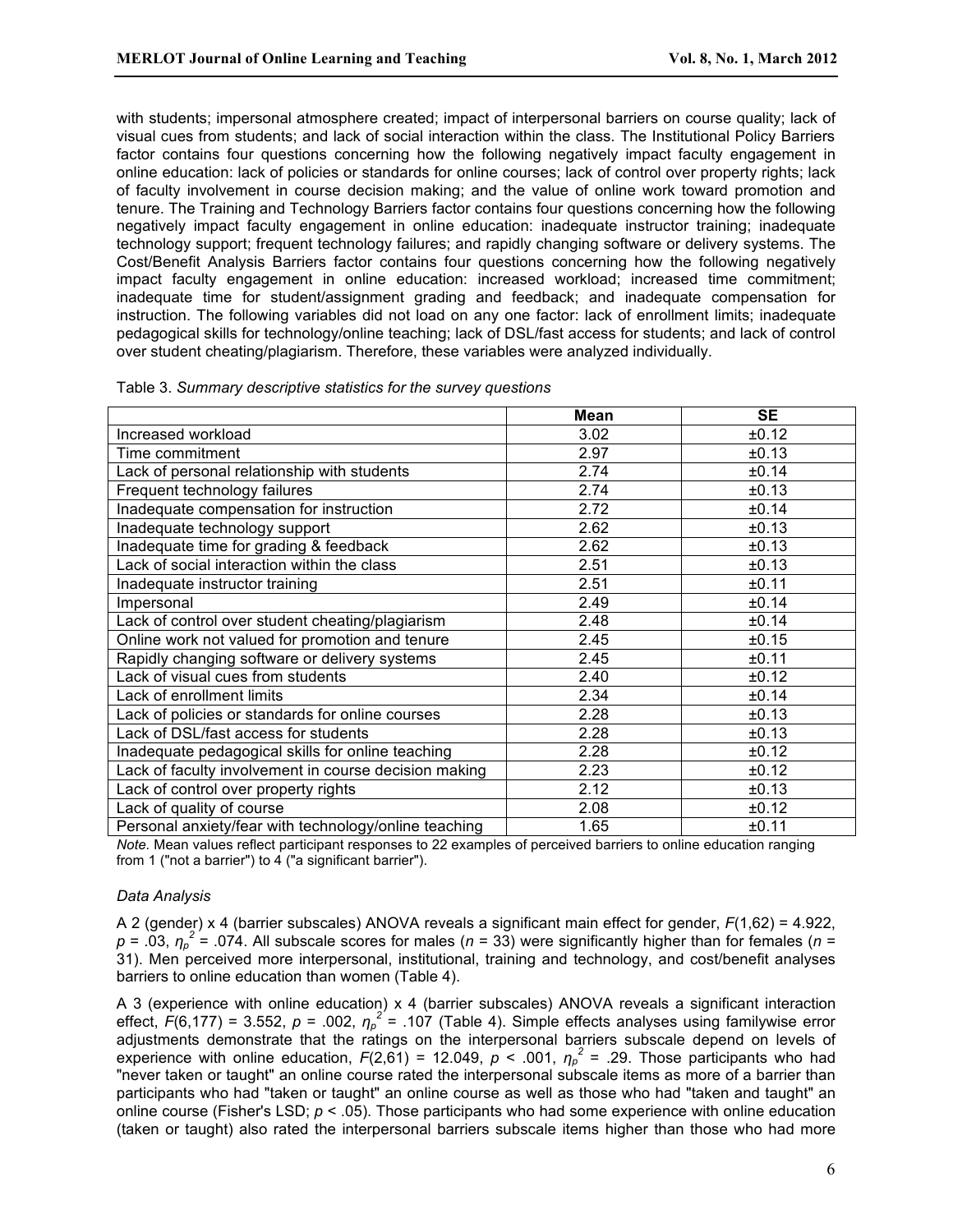experience (taken and taught) (*p* < .05). Faculty who had previously taught an online course ranked interpersonal barriers as less of a concern than those who had not taught an online course, *F*(1,64) = 19.396,  $p < .001$ ,  $\eta_p^2 = .235$ , regardless of whether they had developed a course,  $F(1,63) = 5.821$ ,  $p <$ .019, *η<sup>p</sup> <sup>2</sup>* = .086 or taught an existing course, *F*(1,63) = 5.748, *p* < .019, *η<sup>p</sup> <sup>2</sup>* = .084 (Table 4). Having taken a course specifically designed to facilitate online teaching (FLO) also had a positive effect on this subscale of barriers,  $F(1,63) = 5.620$ ,  $p = .021$ ,  $\eta_p^2 = .083$  (Table 4). Likewise, faculty self-report ratings of expertise with online education (a 6-point Likert scale from "novice" to "expert") and comfort and proficiency with technology required for online teaching (a 6-item Likert scale from "not comfortable" to "very comfortable") are negatively correlated with ratings of perceived barriers on the interpersonal subscale. As the level of expertise with online education,  $r(64) = -0.474$ ,  $p < 0.001$ , and comfort and proficiency increase, *r*(65) = -.335, *p* = .006, the items on the interpersonal subscale are rated as less of a barrier (Table 4).

|                                     | <b>Factor</b> |               |                |              |  |
|-------------------------------------|---------------|---------------|----------------|--------------|--|
|                                     | Interpersonal | Institutional | Training/Tech. | Cost/Benefit |  |
| Variable                            |               |               | 3              | 4            |  |
| Gender                              | $\star$       | $\ast$        | $\star$        | $\ast$       |  |
| Experience with online              | $***$         |               | $\star$        |              |  |
| education                           |               |               |                |              |  |
| Developing course                   | ***           |               |                |              |  |
| Teaching existing course            | $\star$       |               |                |              |  |
| Taking training course              | $\star$       |               |                |              |  |
| Age                                 |               |               | $\star$        |              |  |
| Faculty rank                        |               |               |                | $\star$      |  |
| <b>Employment status</b>            |               |               |                | $\star$      |  |
| Tenure status                       |               |               |                | $\star$      |  |
| $* - 0.05$ $* - 0.4$ $* + 0.2$ 0.04 |               |               |                |              |  |

\* *p* < .05. \*\* *p* < .01. \*\*\* *p* < .001.

The institutional policies subscale scores varied according to age group,  $F(2,60) = 3.292$ ,  $p < .044$ ,  $\eta_p^2 =$ .10 (Table 4). Faculty aged 45-60 years old rated these items as greater barriers than those in younger age groups (Fisher's LSD; *p* < .05).

In analyzing the cost/benefit subscale there is a relationship between faculty status and perception of, or the ranking of, cost/benefit barriers, but the barriers deemed to be most important varied as a function of faculty status. As faculty rank increases, so too does the perception of effort required for online teaching, *r*(64) = .253, *p* < .042 (Table 4). This relationship is not significant after controlling for age, *r*(64) = .029, *p*  = .826. A difference is also noted between part-time and full-time faculty on cost/benefit subscale scores. Full-time faculty perceive these to be greater barriers than part-time faculty even after controlling for their level of online teaching experience using an ANCOVA,  $F(1,52) = 4.442$ ,  $p = .040$ ,  $\eta_p^2 = .137$ . In addition, non-tenured faculty perceive the time commitment,  $F(1,52) = 4.972$ ,  $p = .03$ ,  $\eta_p^2 = .082$ , and workload, *F*(1,52) = 4.992,  $p \lt 0.03$ ,  $\eta_p^2$  = .085, required for online teaching to be a greater barrier, and compensation,  $F(1,52) = 4.891$ ,  $p < .031$ ,  $\eta_p^2 = .089$ , to be less of a barrier than tenured faculty (Table 4).

# **Discussion**

The findings from this study are in line with the barriers that have been previously documented in the literature, which include intrinsic and extrinsic barriers as well as institutional inhibitors to online teaching (reviewed in Maguire, 2005). The factors identified in this study map onto the conceptual framework of perceived barriers to online education developed by Muilenburg and Berge (2001). Specifically, the institutional barriers, training and technology barriers, interpersonal barriers, and cost/benefit barriers map onto the following Muilenburg and Berge barrier categories, respectively: administrative structure, organizational change, and legal issues; technical expertise, support, and infrastructure; social interaction and program quality; and faculty time and compensation (Haber & Mills, 2008; Muilenberge & Berge, 2001). However, this study also offers a number of novel and important contributions to the literature.

Those faculty who had the least experience with online education perceived the barriers as greater than those who had the most experience with online education. Actually, any type of experience led to a reduction in perceived barriers when compared to those faculty with no online experience. While a few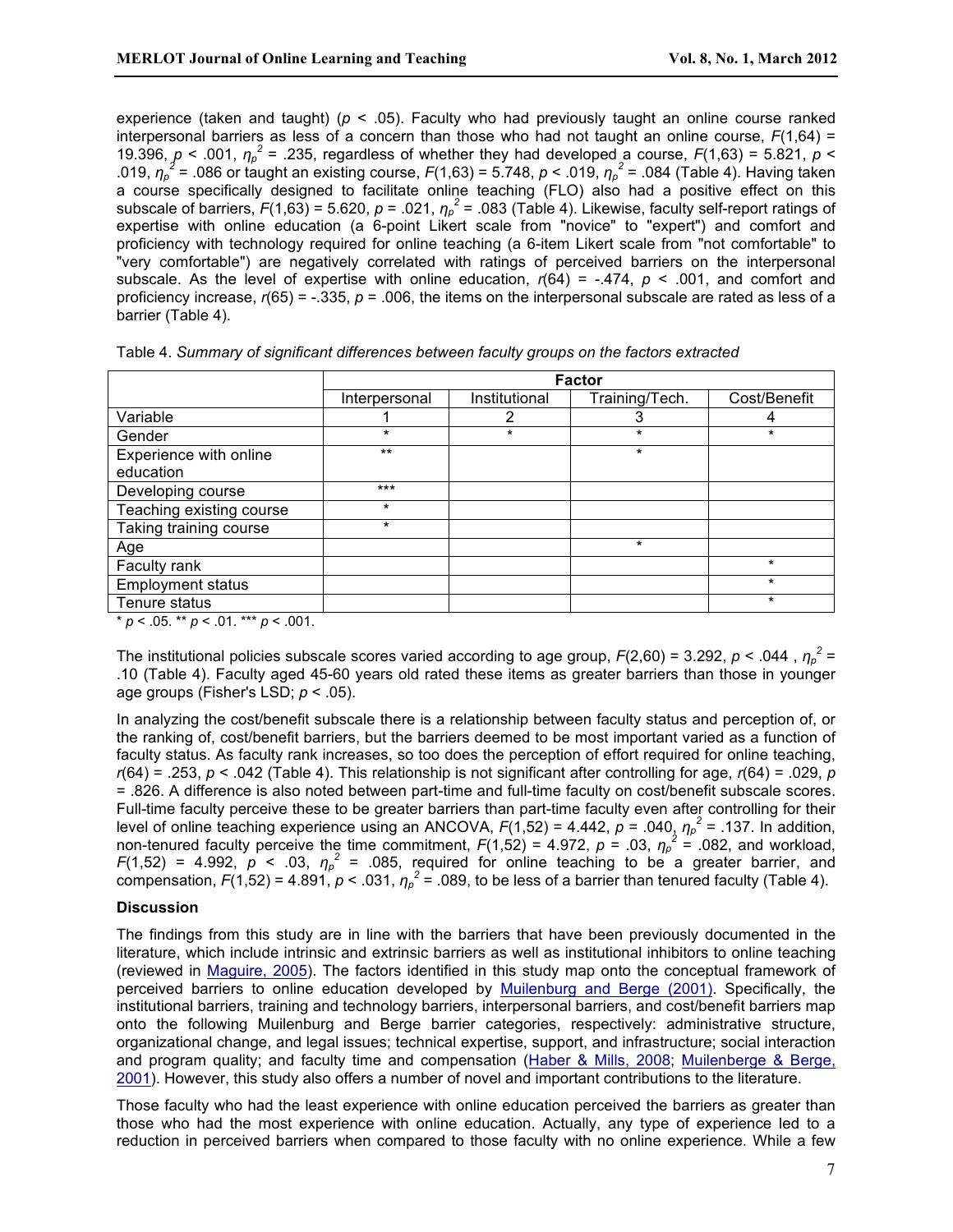recent studies support the relationship between experience and support for online instruction in particular contexts (Alshangeeti, Alsaghier, & Nguyen, 2012; Manderbach et al., 2012), the current study further supports the effect of experience on resistance to online instruction. While it is certainly well established that cognitive dissonance (i.e., that negative attitudes are lessened through contrary behaviors) may play a role in this relationship, Ford, Ford, and D'Amelio (2008) suggest that both participant resistance and the use of "change agents" who understand the cognitive and emotive underpinnings of this resistance are important elements of effective change-management solutions. Finally, it is important to consider the effects of participant resistance to online instruction within an overall institutional context. Faculty who are resistant to this type of change may influence: student advisement in relation to taking online courses; the decision of other faculty to engage in online instruction; and the degree to which and quality with which they engage in online education (Ford et al., 2008; Mandernach et al., 2012). Accordingly, institutions of higher learning may increase faculty involvement in online education by providing more opportunities for: (1) resistant faculty to "try out" online instruction to varying degrees; (2) open discussion of issues surrounding online instruction; and (3) experienced online instructors to serve as facilitators for those items described above. In support of these suggestions, a small percentage of the current sample had taken a faculty development course on online teaching (*Facilitated Learning Online*) or a structured faculty certification for teaching in a state-run university system online core curriculum program (the *USG eCORE*), which appeared to significantly lessen faculty-perceived barriers in a number of important domains. An explicit goal of both training courses is to provide a structured experience interacting with and developing online materials while also simultaneously engaging in frequent directed and undirected discourse about barriers to online instruction facilitated by experienced online faculty. Another characteristic of these courses is that they are delivered in small modules. A recent study by Lareki, Martínez de Morentin, and Amenabar (2010) suggests that a modular approach to technology training provides a good framework within which to meet diverse needs of faculty. Institutions of higher learning might benefit from these combined training approaches.

The fact that experience with and the degree of experience with online education breaks down barriers to education is not thoroughly addressed elsewhere in the literature. Several avenues exist to provide exposure and experience to novice online instructors, which include peer mentoring and various training techniques. The amount, type, structure, and method of training for online faculty appear to vary greatly by the size, degree-granting status, and business model adopted by each institution. In fact, approximately 19% of all institutions do not offer any training for teaching online courses, and of those that do offer it, most provide informal and internally run programs (65%), with only a small percentage offering programs run by external agencies (15%) (Allen & Seaman, 2010). The data collected in this study support the use of formal training environments, which rely heavily on peer-mentoring interactions in breaking down barriers to online faculty engagement. The data collected further support the idea that not all faculty will respond equally to all forms of formalized training and that the needs of faculty and their antecedents to change resistance may vary across important demographic variables (e.g., age, faculty rank, tenure status, full-time status, and gender).

This study demonstrated that faculty age impacts perceived institutional barriers. Faculty participants in the older age group (45-60) rated institutional barriers greater than their younger colleagues. Additionally, increased workload, time commitment, inadequate time for student/assignment grading and feedback, and inadequate compensation for instruction were all related to faculty status. As faculty rank increased, so too did their perception of cost/benefit barriers. Older faculty also tend to be the higher-ranked faculty. Those faculty in the 45-60 year age group also rated inadequate compensation as a greater barrier than those aged 30-45 ( $p < .05$ ). Faculty who identified themselves as non-tenured saw interpersonal, training and technology, and cost/benefit barriers as more significant than the tenured faculty, while the tenured faculty rated institutional barriers greater than their non-tenured colleagues. It is possible that the older and more experienced the faculty member, the more comfortable and socialized they are with face-toface instruction. However, with impending fiscal constraints, all faculty, regardless of rank, may be required to teach more online classes. Therefore, faculty may need a variety of resources addressing time management, technology, and training, with ongoing recognition for the extra workload in learning the online environment.

Overall, the men surveyed documented a greater level of comfort and proficiency with technology (*p* = .05). Yet, all of the barriers were rated higher (more of a barrier) by males when compared to females. This differs from Schifter's (2002) study, in which the females rated the inhibitors in that survey greater than the males. A question-by-question analysis revealed that the men in the current study identified lack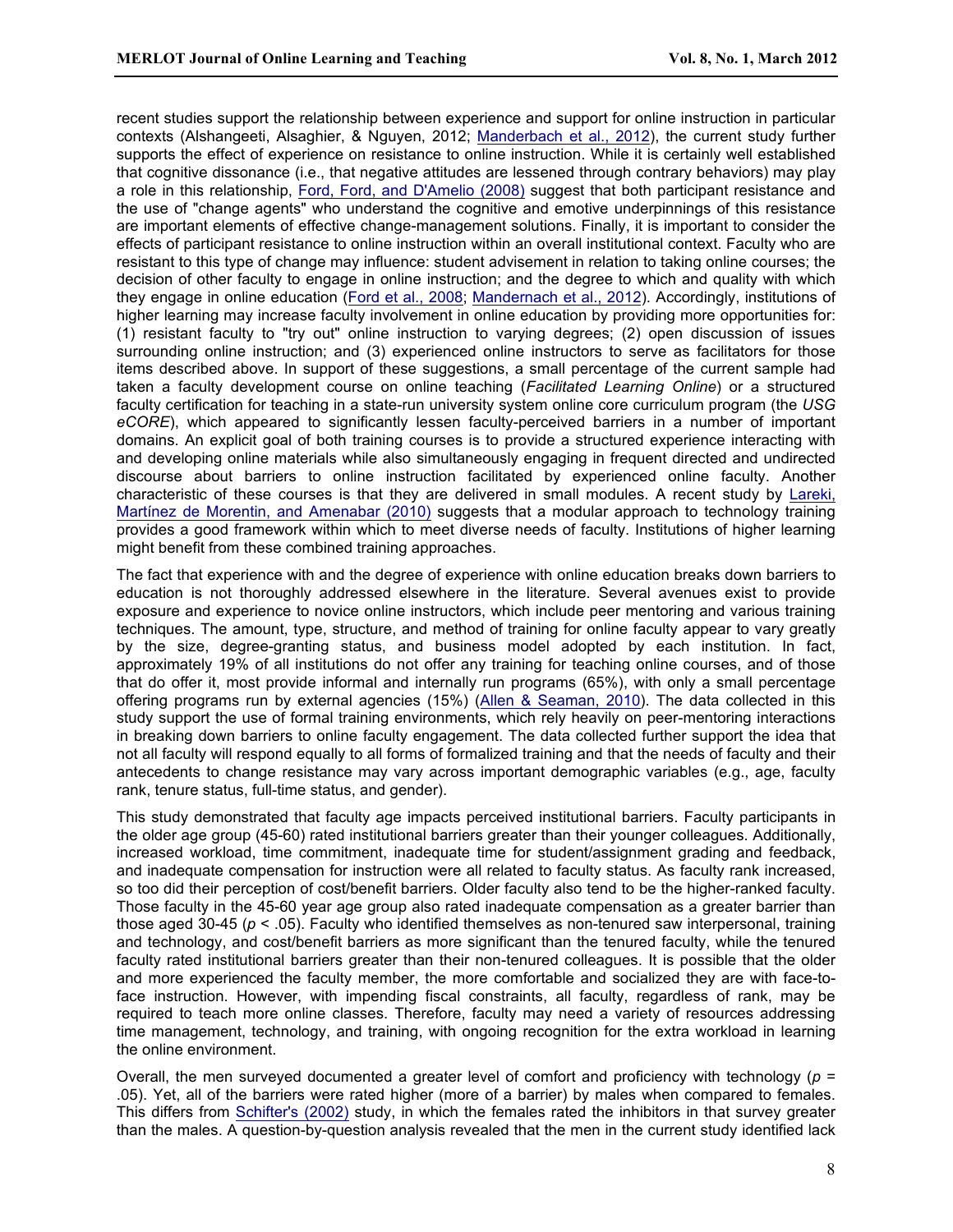of policies/standards and inadequate compensation (*p* < .05) as primary barriers when compared to their female counterparts. The perspective of gender and the affective issues related to online teaching is an area for additional research (Pollock, Hamann, & Wilson, 2005). Reilly, Gallagher-Lepak, and Killion (2012) conducted a qualitative study in which they identified emotional factors related to online education, which included perceptions of aloneness, anonymity, trepidation, non-verbal communication, and "unknowns." These results indicate that gender differences may impact the perceptions of barriers and benefits of online teaching and learning, suggesting that administrators may need to address group differences through specific training and resources to better meet the needs of the specific target population, and, ultimately, to facilitate online teaching. Further, evaluation tools for online teaching and learning may need to be customized to address institutional uniqueness and demographic variables of teachers and students (Aksal, 2011).

One of the most frequently cited and highly rated barriers reported in this study was time commitment. Of the many studies completed concerning online education, almost all address the barrier of time commitment, regardless of the specific focus of the study (Haber & Mills, 2008; Johnson, 2008; Maguire, 2005; Ryan et al., 2004; Schifter, 2002). Therefore, online educators need either release time or reduced workloads to offset this barrier. A major problem with this perspective is that the institutional demand for online education comes, in part, as a result of its economic benefits (Allen & Seaman, 2011), which would be offset by traditional means of compensation. However, novel means of compensation to online instructors and facilitators should be explored, such as increased valuation of online course development, instruction, training, and moderating in promotion and tenure guidelines (Green, Alejandro, & Brown, 2009; Simpson, 2010). This would help to address several major barriers identified individually and jointly in the current study. It would also address previously reported concerns that colleagues, departmental leadership, and all other promotion and tenure decision-making authorities do not value distance education, nor do they necessarily understand the effort and training needed to successfully engage in it (Green et al., 2009; Moller, Foshay, & Huett, 2008; Orr, Williams, & Pennington, 2009; Schell, 2004; Simpson, 2010).

# **Limitations of the Study**

This study involved one university in the southeastern U.S. using a researcher-developed questionnaire, which limits the generalizability of the results. However, the questionnaire had high internal reliability and other psychometric properties, and produced subscales with questions grouped according to hypothesized factors summarized from the literature. The low response rate on the survey instrument threatens the representativeness of the sample, but the sample appears homogenous with the available population demographics (see Table 1). In addition, this study achieved good sample quality, and the response rate, although low, is in line with the literature describing the utilization of online surveys (Cook, Heath, & Thompson, 2003; Hoonakker & Carayon, 2000; Sax, Gilmartin, & Bryant, 2003). Even still, the low response rate may have introduced a selection or non-response bias by capturing data from one institution and, potentially, of faculty with strong opinions in relation to online education. The access or limitations of distance-learning resources of this university could have also influenced the perceptions of barriers to online teaching by the participants. In addition, the online survey had a 21.4 % response rate, which was likely due to the timing of survey administration (i.e., towards the end of the academic semester). It is also possible that faculty who perceived advantages to online teaching chose not to participate in a study seeking information about perceived barriers. Despite these limitations, the findings from this study are compatible with the current literature. A novel feature of this study was the exhaustive inclusion of the barriers to online teaching previously reported and the development of a survey instrument from an existing framework (Muilenburg & Berge, 2005), which addresses several important constructs not previously assessed. In addition, the points raised here speak to the need for further, expanded studies exploring the particular needs and attitudes of faculty groups in reference to online teaching and training.

# **Conclusion**

Given the increased institutional demands for online teaching, coupled with potentially outdated technology, limited financial resources, increasing student enrollments, faculty time commitments and workloads demands, faculty and administrators face the challenge of addressing these issues so that the students' needs and learning outcomes in online environments can be better met. The results of this study suggest that the perceived barriers to online teaching vary according to faculty gender, experience, and rank. More research is needed to determine the critical intrinsic and extrinsic barriers and institutional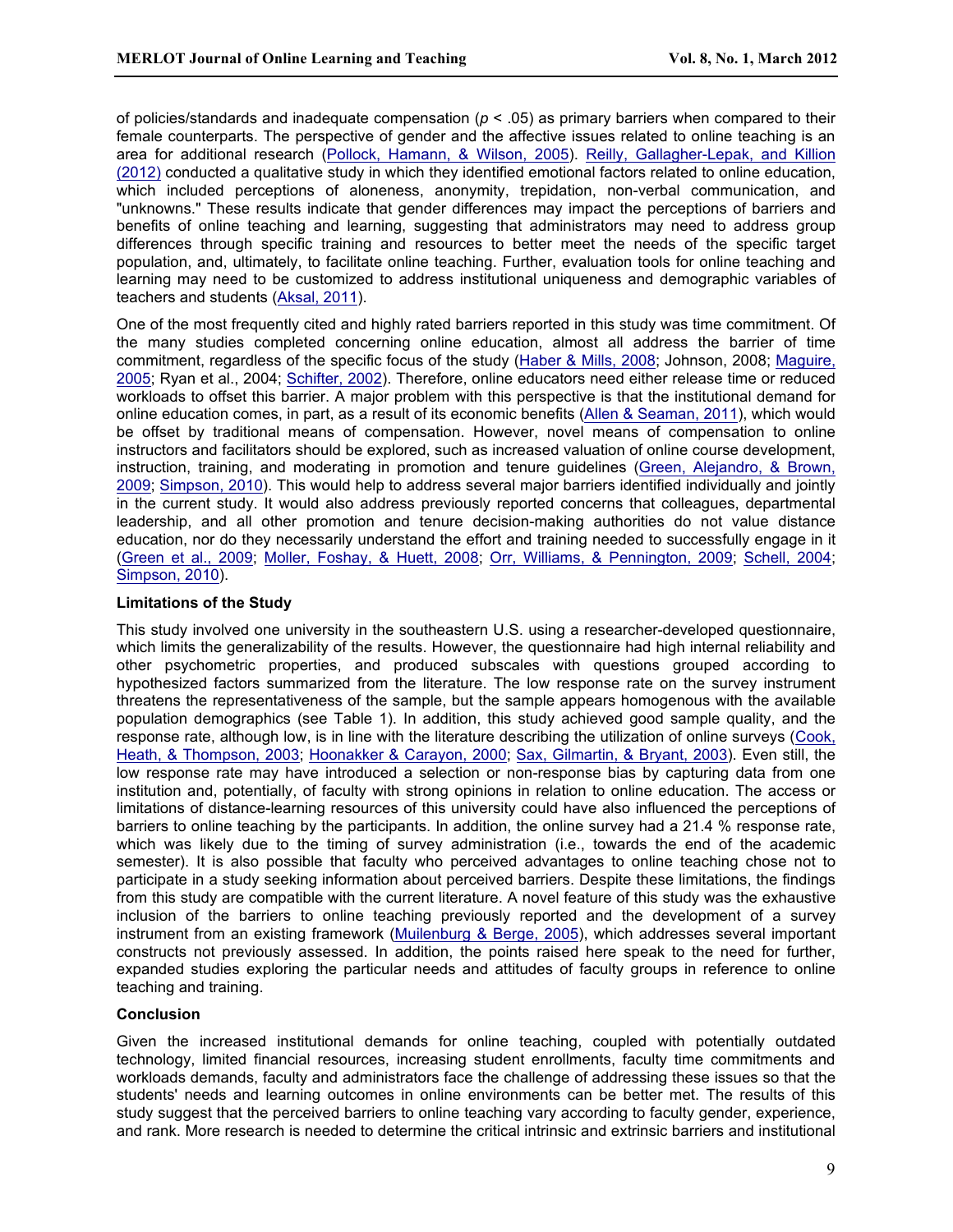inhibitors to online teaching from all faculty by using a larger number of participants from a diverse sample of institutions. Future research could explore the perceived benefits and barriers as perceived by students as well as formally linking student learning outcomes with online teaching skills of faculty.

#### **References**

- Aksal, F. A. (2011). Developing evaluative tool for online learning and teaching process. *Turkish Online Journal of Educational Technology, 10*(3), 69-75. Retrieved from http://www.tojet.net/articles/v10i3/1038.pdf
- Allen, I. E., & Seaman, J. (2006). *Making the grade: Online education in the United States, 2006*. Needham, MA: The Sloan Consortium. Retrieved from http://www.sloanconsortium.org/sites/default/files/Making\_the\_Grade.pdf
- Allen, I. E., & Seaman, J. (2007). *Online nation: Five years of growth in online learning*. Needham, MA: The Sloan Consortium. Retrieved from http://www.sloanconsortium.org/publications/survey/pdf/online\_nation.pdf
- Allen, I. E., & Seaman, J. (2010). *Learning on demand: Online education in the United States, 2009*. Babson Park, MA: Babson Survey Research Group. Retrieved from http://www.sloanconsortium.org/publications/survey/pdf/learningondemand.pdf
- Allen, I. E., & Seaman, J. (2011). *Going the distance: Online education in the United States, 2011*. Babson Park, MA: Babson Survey Research Group and Quahog Research Group. Retrieved from http://www.onlinelearningsurvey.com/reports/goingthedistance.pdf
- Alshangeeti. A., Alsaghier, H., & Nguyen, A. (2009). Faculty perceptions of attributes affecting diffusion of online learning in Saudi Arabia: A qualitative study. In F. Salajan (Ed.), *Proceedings of the Fourth International Conference on e-Learning* (pp. 10-24). Reading, UK: Academic Conferences.
- Bower, B. L. (2001). Distance education: Facing the faculty challenge. *Online Journal of Distance Learning Administration, 4*(2). Retrieved from http://www.westga.edu/~distance/ojdla/summer42/bower42.html
- Cho, S. K., & Berge, Z. L. (2002). Overcoming barriers to distance training and education. *USDLA Journal, 16*(1). Retreived from http://www.usdla.org/html/journal/JAN02\_Issue/article01.html
- Cook, C., Heath, F., & Thompson, R. L. (2000). A meta-analysis of response rates in web- or Internetbased surveys. *Educational and Psychological Measurement, 60*(6), 821-836. doi:10.1177/00131640021970934
- Ely, D. P. (1999). Conditions that facilitate the implementation of educational technology innovations. *Educational Technology, 39*(6), 23-27.
- Ensminger, D. C., & Surry, D. W. (2002, April). *Faculty perceptions of factors that facilitate the implementation of online programs*. Paper presented at the Mid-South Instructional Technology Conference, Murfreesboro, TN.
- Ford, J. D., Ford, L. W., & D'Amelio, A. (2008). Resistance to change: The rest of the story. *Academy of Management Review, 33*(2), 362-377. doi:10.5465/AMR.2008.31193235
- Green, T., Alejandro, J., & Brown, A. H. (2009). The retention of experienced faculty in online distance education programs: understanding factors that impact their involvement. *The International Review of Research in Open and Distance Learning, 10*(3), 1-8. Retrieved from http://www.irrodl.org/index.php/irrodl/article/view/683/1279
- Haber, J., & Mills, M. (2008). Perceptions of barriers concerning effective online teaching and policies: Florida community college faculty. *Community College Journal of Research and Practice, 32*(4-6), 266-283. doi:10.1080/10668920701884505
- Hoonakker, P., & Carayon, P. (2009). Questionnaire survey nonresponse: A comparison of postal mail and Internet surveys. *International Journal of Human-Computer Interaction, 25*(5), 348-373. doi:10.1080/10447310902864951
- Johnson, A. E. (2008). A nursing faculty's transition to teaching online. *Nursing Education Perspectives, 29*(1), 17-22.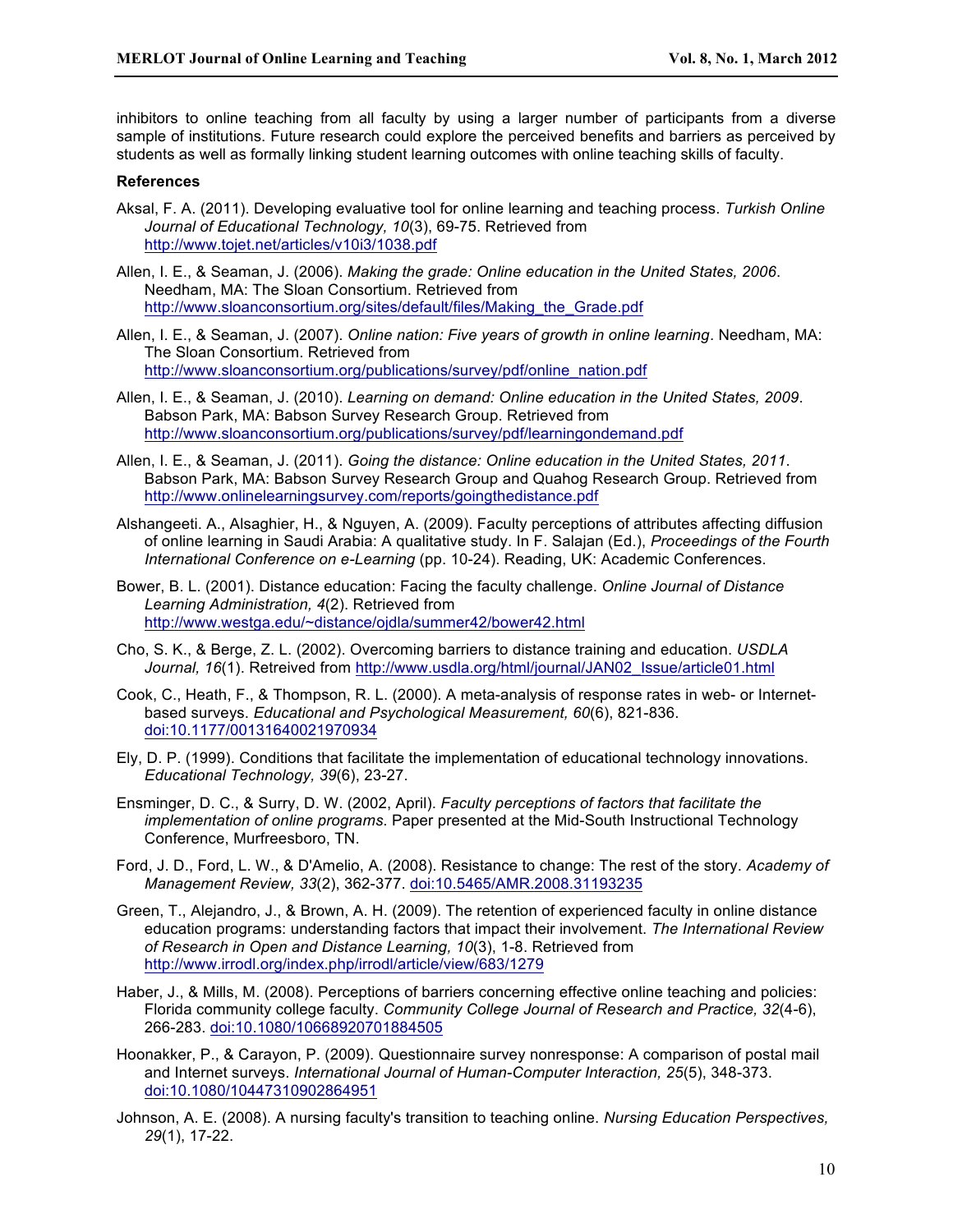- Kaiser, H. F. (1960). The application of electronic computers to factor analysis. *Educational and Psychological Measurement, 20*(1), 141-151. doi:10.1177/001316446002000116
- LeBlanc, J. M., Pruchnicki, M. C., Rohdieck, S. V., Khurma, A., & Dasta, J. F. (2007). An instructional seminar for online case-based discussions. *American Journal of Pharmaceutical Education, 71*(3). doi:10.5688/aj710342
- Lareki, A., Martínez de Morentin, J. I., & Amenabar, N. (2010). Towards an efficient training of university faculty on ICTs. *Computers & Education, 54*(2), 491-497. doi:10.1016/j.compedu.2009.08.032
- Lee, J. A., & Busch, P. E. (2005). Factors related to instructors' willingness to participate in distance education. *The Journal of Educational Research, 99*(2), 109-115. doi:10.3200/JOER.99.2.109-115
- Lyons, J. F. (2004). Teaching U.S. history online: Problems and prospects. *The History Teacher, 37*(4), 447-456. doi:10.2307/1555549
- Mayadas, A. F., Bourne, J., & Bacsich, P. (2009). Online education today. *Science, 323*(5910), 85-89. doi:10.1126/science.1168874
- Maguire, L. L. (2005). Literature review faculty participation in online distance education: Barriers and motivators. *Online Journal of Distance Learning Administration, 8*(1). Retrieved from http://www.westga.edu/~distance/ojdla/spring81/maguire81.htm
- Mandernach, B. J., Mason, T., Forrest, K. D., & Hackathorn, J. (2012). Faculty views on the appropriateness of teaching undergraduate psychology courses online. *Teaching of Psychology, 39*(3), 203-208. doi:10.1177/0098628312450437
- Means, B., Toyama, Y., Murphy, R., Bakia, M., & Jones, J. (2010). *Evaluation of evidence-based practices in online learning: A meta-analysis and review of online learning studies*. Washington, DC: U.S. Department of Education. Retrieved from http://www.ed.gov/rschstat/eval/tech/evidence-basedpractices/finalreport.pdf
- Moller, L., Foshay, W. R., & Huett, J. (2008). The evolution of distance education: Implications for instructional design on the potential of the Web. *TechTrends, 52*(3), 66-70. doi:10.1007/s11528-008- 0158-5
- Muilenburg, L. Y., & Berge, Z. L. (2001). Barriers to distance education: A factor-analytic study. *American Journal of Distance Education, 15*(2), 7-22. doi:10.1080/08923640109527081
- Muilenburg, L. Y., & Berge, Z. L. (2005). Student barriers to online learning: A factor analytic study. *Distance Education, 26*(1), 29-48. doi:10.1080/01587910500081269
- Orr, R., Williams, M. R., & Pennington, K. (2009). Institutional efforts to support faculty in online teaching. *Innovative Higher Education, 34*(4), 257-268. doi:10.1007/s10755-009-9111-6
- Panda, S., & Mishra, S. (2007). E-Learning in a mega open university: Faculty attitude, barriers and motivators. *Educational Media International, 44*(4), 323-338. doi:10.1080/09523980701680854
- Parsad, P., & Lewis, L. (2008). *Distance education at degree-granting postsecondary institutions: 2006- 07*. Washington, DC: National Center for Education Statistics. Retrieved from http://www.nces.ed.gov/pubs2009/2009044.pdf
- Pollock, P. H., Hamann, K., & Wilson, B. M. (2005). Teaching and learning online: Assessing the effect of gender context on active learning. *Journal of Political Science Education, 1*(1), 1-15. doi:10.1080/15512160490921815
- Reilly, J. R., Gallagher-Lepak, S., & Killion, C. (2012). "Me and my computer": Emotional factors in online learning. *Nursing Education Perspectives, 33*(2), 100-105. doi:10.5480/1536-5026-33.2.100
- Ryan, M., Hodson-Carlton, K., & Ali, N. S. (2004). Reflections on the role of faculty in distance learning and changing pedagogies. *Nursing Education Perspectives, 25*(2), 73-80.
- Ryan, M., Hodson-Carlton, K., & Ali, N. S. (2005). A model for faculty teaching online: Confirmation of a dimension matrix. *Journal of Nursing Education, 44*(8), 357-365.